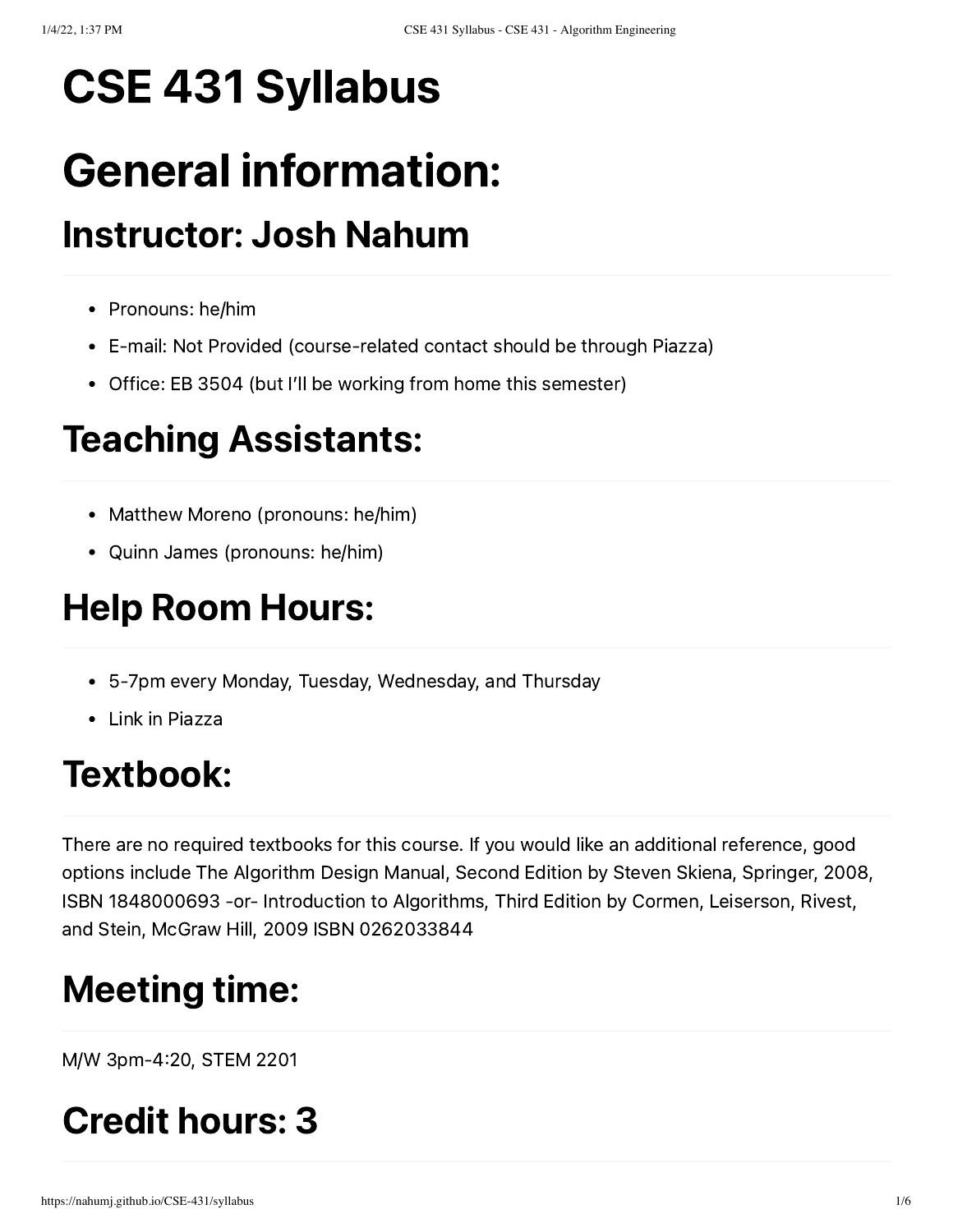#### Pre-reqs:

CSE 331; Basic fluency in C++ and Python, common data structures, and recursion.

#### Description:

Advanced techniques for designing and implementing correct and efficient algorithms. A broad range of useful algorithmic theory will be covered from the perspective of utility in solving applied problems. Specific topics covered will include divide-and-conquer techniques, dynamic programming, graph algorithms, custom data structures, math tricks for rapid calculations, effective profiling, efficient algorithms for NP-Complete problems, heuristics, and generally how to evaluate and solve unfamiliar algorithmic challenges.

#### Course requirements:

Internet connection, computer, ability to access MediaSpace, Piazza, and Mimir. Note: if you have trouble accessing any of these resources due to geographical restrictions, talk to the instructor and we'll figure out a solution.

#### Course delivery format:

Lectures will be provided via pre-recorded videos. Assigned in-person class time will be discussion, demonstrations, activities and assignment assistance. Due to the pandemic, all inperson time will be recorded and uploaded to this website. Atttendance is optional and will not affect your grade.

### Pandemic Specific Content:

In accordance with University regulations (and health expert recommendations), there is a mandatory mask wearing policy for the building and course. Failing to properly wear a mask will result in a warning, then removal from the class and discplinary actions. Masks are to be worn at all times in the classroom, which unfortunately means no eating or drinking during class.

Additionally, if you would prefer to not attend class, there is no need to inform course staff, just please view that session's recording. Do not attend class if you have any reason to not do so (e.g. symptoms, exposure, quarantining, anxiety).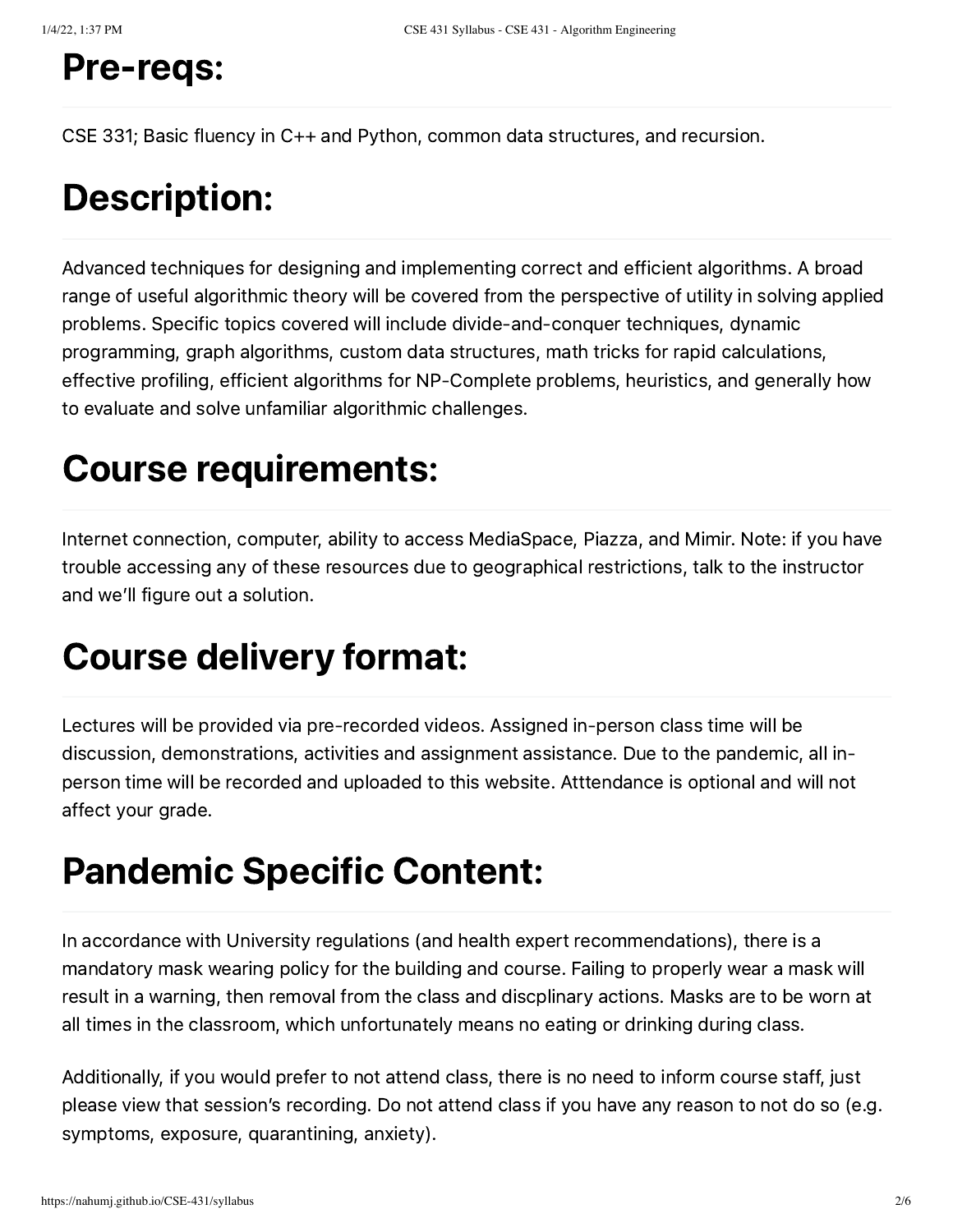## Class Recordings:

Each class session of this course will be recorded. The recordings will be available to students registered for this class. This is intended to supplement the classroom experience. Students are expected to follow appropriate University policies and maintain the security of passwords used to access recorded lectures. Recordings may not be reproduced, shared with those not in the class, or uploaded to other online environments. Doing so may result in disciplinary action. If the instructor or another University office plan other uses for the recordings beyond this class, students identifiable in the recordings will be notified to request consent prior to such use. Note that the above restrictions apply only to recordings of class sessions. All videos recorded ahead of time by the instructor may be freely shared. Check the permissions on any supplemental videos recorded by people other than the instructor before sharing them (although most of them shouldn't have restrictions).

# Course Organization Grading:

60% Homeworks ; 13% Lecture Reviews; 10% Midterm Exam ; 17% Final Exam

#### Homework assignments

There will be six graded homework assignments, each worth 10% of your final grade. Assignments will consist of programming projects, with occasional mathematical or short-answer questions. You must solve the homework on your own. You may not share code or look at other students' code. That said, asking questions and discussing higher-level concepts on Piazza is highly encouraged. The best way to understand the subtleties of algorithmic problems is to argue about how to solve them. All assignments will be due at 10pm Michigan time on the due date. A total of seven homework assignments will be assigned, the lowest scoring assignment will be dropped.

Homework assignments will be accepted up to 120 hours (5 days) after the original due date. Late assignments will be docked 10% every 24 hours past the deadline.

#### Lecture review assignments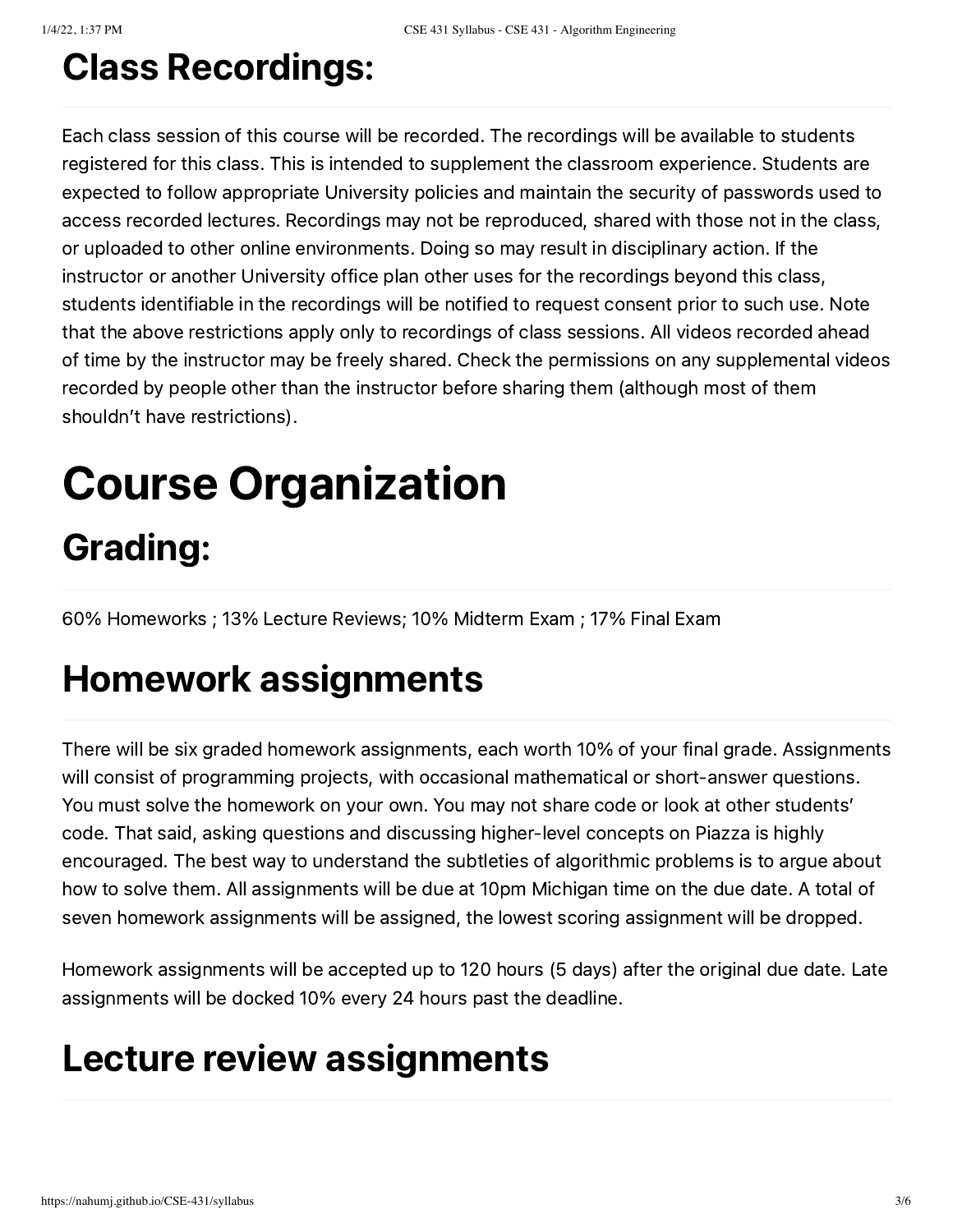There will be at least 15 lecture review assignments, each worth 1% of your grade. These will be due every Friday at 10pm Michigan time. They will be a mix of multiple choice and short answer questions (no programming) covering the material in the lectures for the week. These assignments are intended to be quick (assuming you paid attention to the lectures) and serve as a way for both you and us to confirm that you're getting the intended key information out of the lectures. These assignments may not be turned in late, but your lowest 2 scores will be dropped.

## Exams

There will be two exams (a midterm and a final). One week before each exam, we will provide a detailed scoring guide and description of the possible questions so that you will know exactly what to expect. Exams will consist of a ~20 minute conversation via Zoom with the instructor or a TA. We know this exam format may be new to many of you, but given the remote format of the course we think it is the best option (for those of you hoping to get a software development job in industry, it will also be good practice for technical interviews). Our goal is to do everything we can to minimize the stress associated with this exam format - note that each exam only accounts for less than 20% of your final grade.

## Grading

We will determine your final grade based on your scores on the homework assignments, quizzes and exams, as described above. By default, you need 90% of the points to receive a 4.0, 85% for a 3.5, 80% for a 3.0, 75% for a 2.5, 70% for a 2.0, 65% for a 1.5, and 60% for a 1.0. We reserve the right to adjust these numbers later in the term if needed. Note that at the end of the semester we often receive requests from students with borderline scores to be bumped up to the next letter grade. In order to do this fairly, we need to have some additional piece of evidence beyond assignments and exams that suggests that you have mastered the material. The most likely way for you to demonstrate this is through participation. If you participate in the synchronous portion of class or on Piazza, you provide us with another source of information as to how well you are learning the material, and how much effort you are putting into the course. We can use this information to help counterbalance a difficulty with exams or assignments. Let's have an active class! Class participation will never harm your grade; always ask any questions you may have about the material. Likewise, getting "Good Question" or "Good Answer" flags on Piazza is another source of information for us to help raise your grade.

## Academic Dishonesty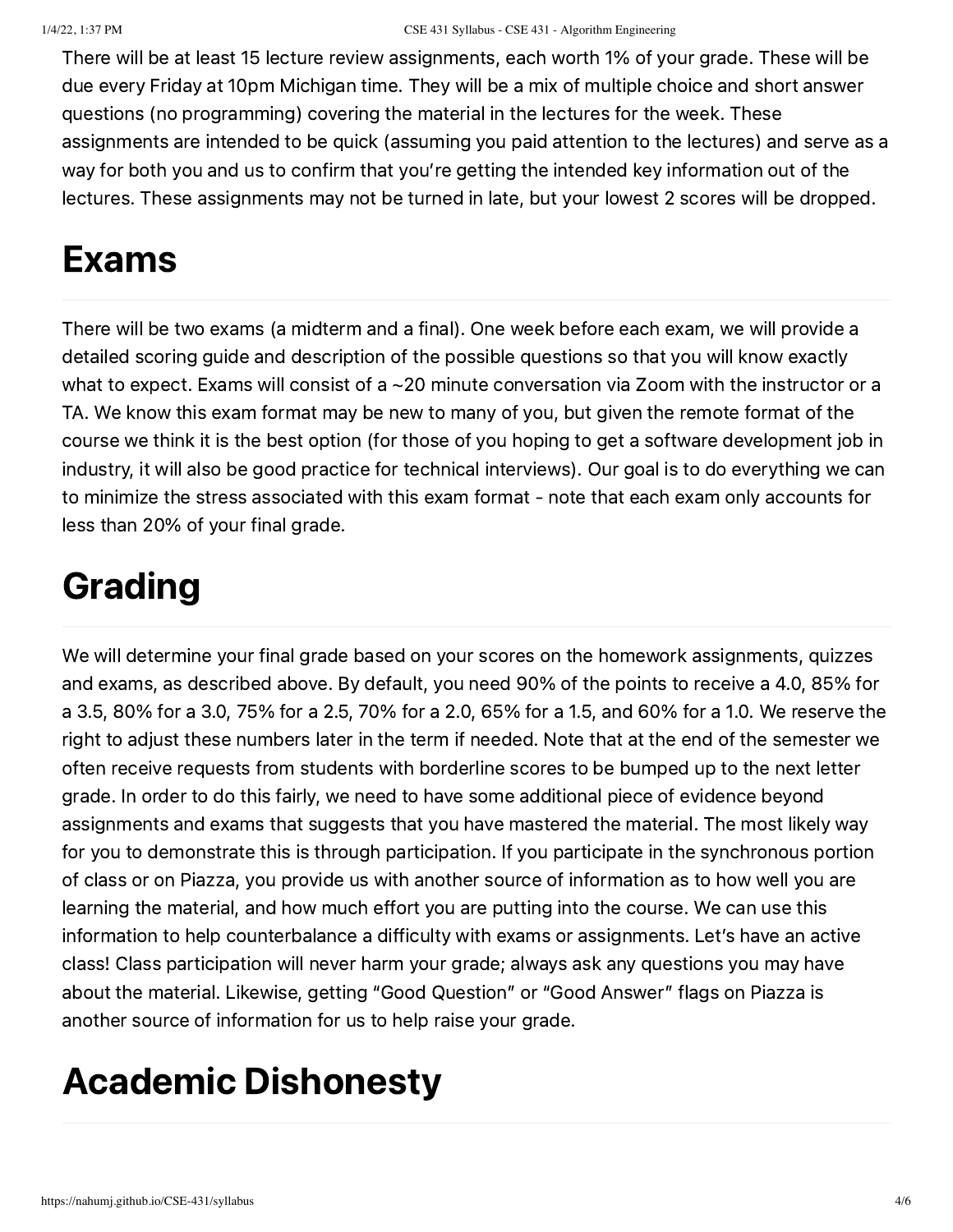Because a primary goal of this course is to teach professionalism, any academic dishonesty will be viewed as evidence that this goal has not been achieved, and will be grounds for receiving a failing grade on the assignment, the exam, or in the course as a whole. Examples of academic dishonesty include (but are not limited to):

- Copying another student's code or exam answers.
- Using code implemented by someone else to solve the specific assigned question (i.e., don't get someone else to do your project for you!)
- Using any code implemented by someone else without attributing proper credit (i.e., if you take code off of StackOverflow, provide a link to it in a comment!)
- Providing false information to an instructor about matters related to the course.
- Exploiting loopholes in auto-grading scripts to get points on a homework without actually solving the stated problem.
- Facilitating another student in any of these activities.

#### Department Policy Concerning The Use Of Chegg and Similar Sites

This course has adopted the Chegg and Similar Sites policy (https://www.cse.msu.edu/Students/Current Undergrad/Chegg/). Submission of student work (e.g. assignments and/or exam solutions) based on those found on Chegg, Brainly, Quizlet, and other similar websites will result in an Academic Dishonesty Report (ADR) and an automatic failing grade of zero (0.0) for the course. The ADR for students personally posting questions from assignments or exams to these sites will request additional sanctions.

# General Notes

The goal of this class is for you to learn how to effectively design and implement algorithms. If anything is coming in your way of that goal, please talk with us about it. We plan to keep the class flexible to the learning styles that seem to work best for the students, so feedback is always appreciated.

## Policies: